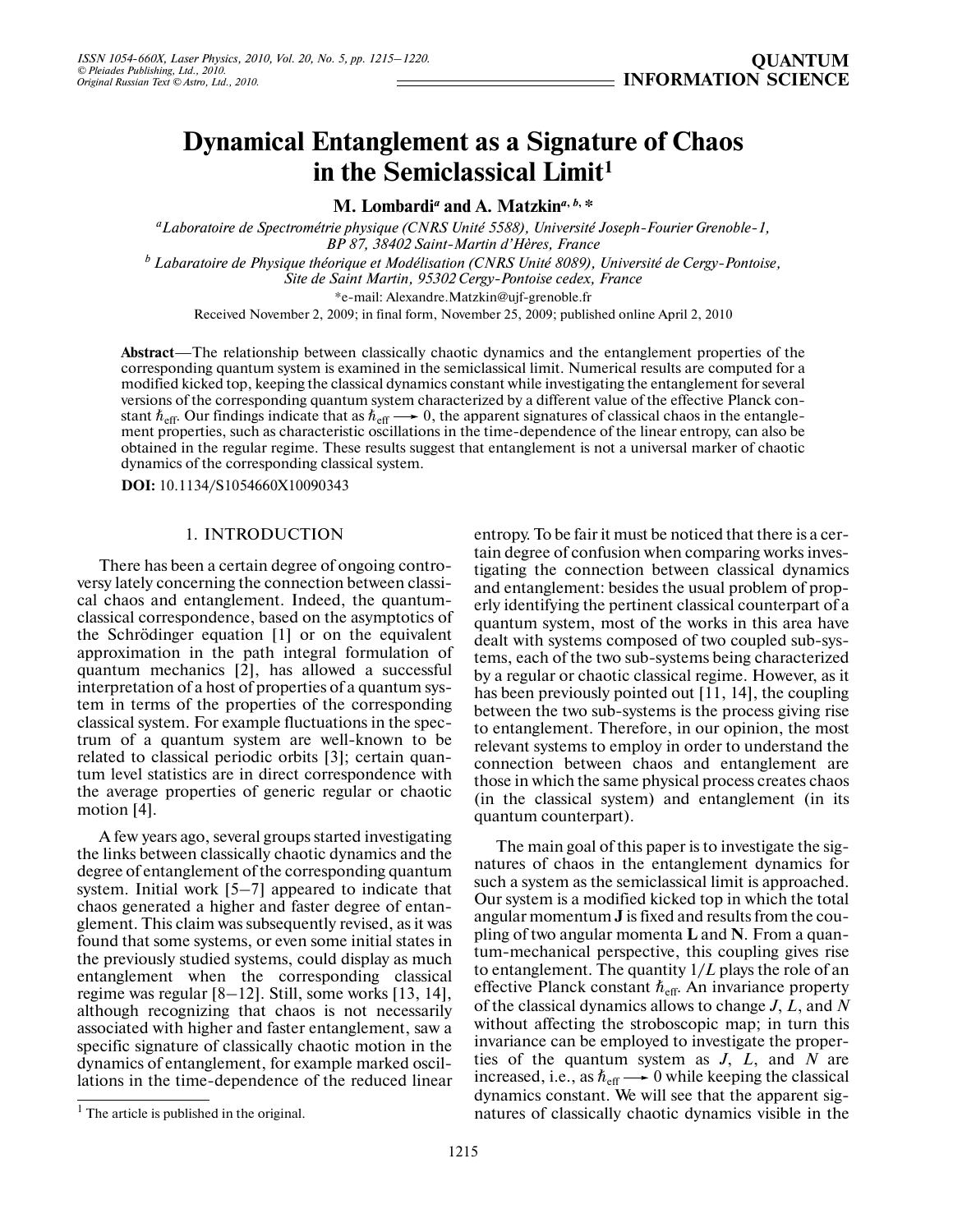

**Fig. 1.** Poincaré surface of section for different values of the coupling  $k = 0.01, 0.25, 0.5,$  and 10. The map shows the position of **L** after each kick; **N** lies on the *x* axis, so that a fixed value of *N* corresponds by Eq. (1) to a constant pro jection of **L** on the *x* axis. θ is the angle **L** makes with the *z* axis.

reduced linear entropy in the deep quantum regime tend to vanish as  $\hbar_{\text{eff}} \longrightarrow 0$ . The model employed here, introduced previously [11], will briefly be recalled in Section 2. We will compute the time-dependent gen eration of entanglement for varying  $\hbar$ <sub>eff</sub> in Section 3, and examine more closely the Hamiltonian eigen states as  $\hbar_{\text{eff}} \longrightarrow 0$  in Section 4. The results will be discussed and summarized in Section 5.

## 2. THE MODIFIED KICKED TOP: A RYDBERG MOLECULE

Let **J** be the total angular momentum of the system. *J* and its projection *M* on an arbitrary axis are fixed and conserved; **J** results from the addition of the two cou pled angular momenta,

$$
\mathbf{J} = \mathbf{N} + \mathbf{L}.\tag{1}
$$

The coupling can be seen as arising from a kick a light particle (an electron) with angular momentum **L** receives from the other much more massive sub-sys tem (the diatomic nuclei) freely rotating with angular momentum **N**. After the kick the light particle is ejected on an attractive orbit along which it is brought back towards the nuclei for an additional, periodic kick. The Hamiltonian is given by

$$
H = bN^{2} + \frac{L^{2}}{2mr^{2}} + V(k) + H_{r},
$$
 (2)

where *b* is a rotational constant (the inverse of the moment of inertia  $I$ ) and  $H_r$  is the radial Hamiltonian (containing the attractive potential) of the light parti cle of mass  $m$ .  $V(k)$  is the kicking potential whose range is restricted to  $r \approx 0$ . By making the following additional assumptions, both justifiable on physical grounds (i) *L* is conserved by the kick; (ii)  $L\cos\theta$  is also conserved where θ is the angle **L** makes with the axis going through the two nuclei,  $V(k)$  is chosen so that **L** can only rotate by an angle assumed to be given by [15]

$$
\delta \phi = k \cos \theta. \tag{3}
$$

Hence *k* represents the strength of the kick. Since *J* and *L* are conserved Eq. (1) implies that *N* isn't, since the standard addition of angular momenta yield  $|J - L| \le N \le |J + L|$ . A stroboscopic map is obtained by plotting the position of **L** after each kick (Fig. 1).

In the quantum mechanical version of the system the kicks defined by  $V(k)$  become scattering phaseshifts  $\eta_{\lambda}$  depending on k,  $\lambda$  denoting the partial wave in the frame rotating with the nuclei. Indeed the rotation δφ defined by Eq. (3) is the deflection angle of the orbit, whose relation to the scattering phase-shifts in the semiclassical limit is well-known to be given by the general relation

$$
\delta \phi = 2 \frac{\partial \eta_{\lambda}}{\partial \lambda};\tag{4}
$$

for a full description of the quantum and classical ver sions of the model employed here and their relations see [11]. The total energy of the system is

$$
E = bN(N+1) + \epsilon_N, \tag{5}
$$

where  $\epsilon_N$  is the energy of the light particle (the excited but bound Rydberg electron) traditionally labeled by the effective quantum number  $v_N$ ,

$$
\epsilon_N = \frac{-1}{2v_N^2} \tag{6}
$$

(atomic units will now be used throughout). A product state at fixed energy, denoted

$$
|\phi_{N}(E)\rangle = |N\rangle|F(\epsilon_{N})\rangle \tag{7}
$$

will not be an eigenstate of the Hamiltonian  $(2)$  given that *V*(*k*) entangles the states  $|N\rangle$  and  $|F(\epsilon_N)\rangle$  of the nuclei and electron respectively. Instead, an eigenstate involves the superpositions

$$
|\psi(E)\rangle = \sum_{N} B_{N}(E) |\phi_{N}(E)\rangle \tag{8}
$$

which only exist for an infinite set of discrete energies *E* that are found by employing the techniques of quan tum defect theory [11].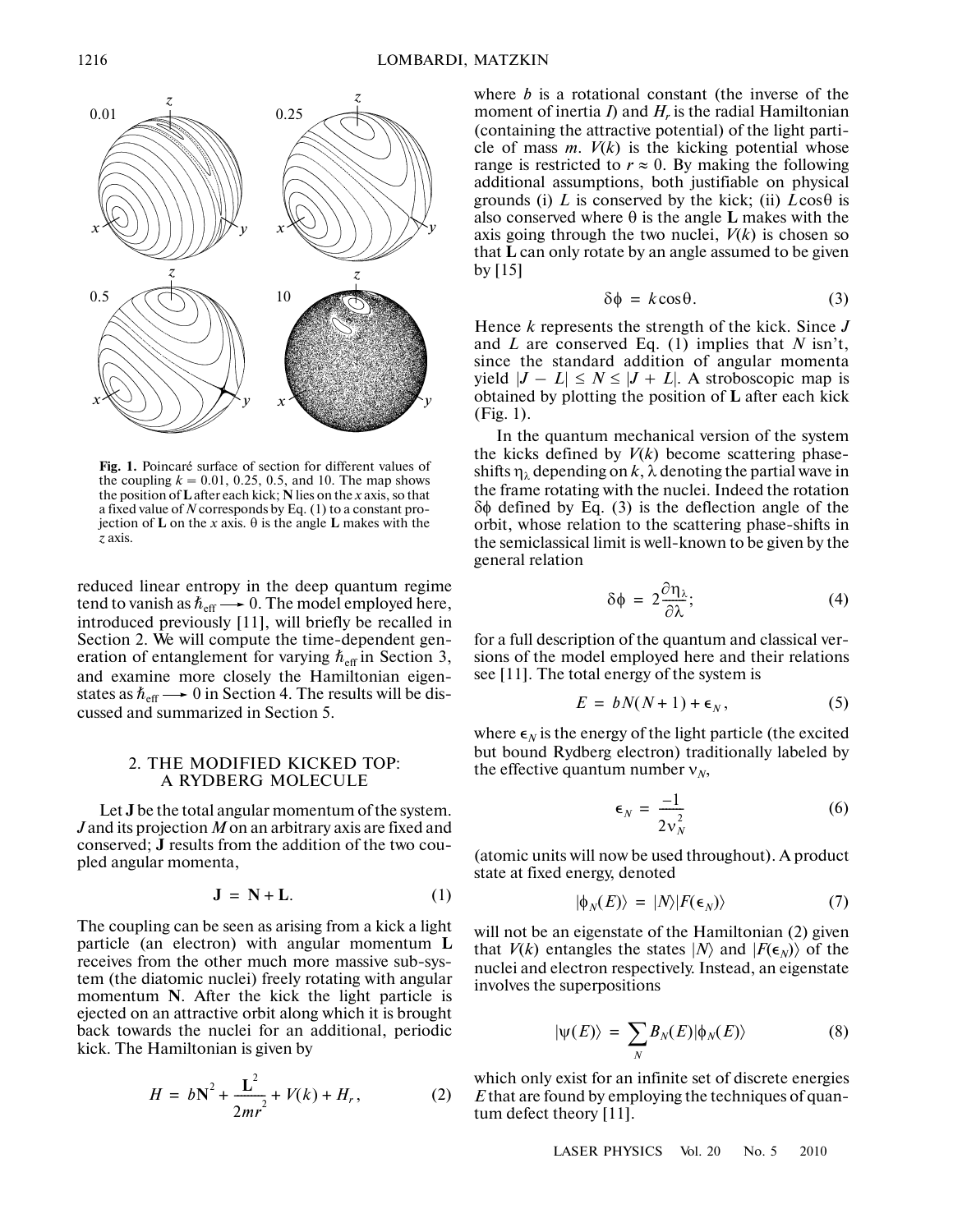Note the Poincaré surface of section of the map depends for a fixed value of *k* only on the relative peri ods of the light particle orbit and the rotation of the nuclei, which in turn depend on the energy *E* and the moment of inertia *I* of the nuclei. Hence if the angular momenta *J*, *L*, and *N* are increased, the stroboscopic map at fixed *k* can be kept invariant by adjusting *E* and *I*. The surfaces of section shown in Fig. 1 will stick to this convention: a given surface of section will be char acterized solely by the coupling strength *k*, the moment of inertia and the energy of the system being adjusted, depending on the values of *J*, *L*, and *N* to their unique values so that the system obeys the map. For the quantum top, this allows to study the corre spondence with the classical map as  $\hbar_{\text{eff}}$  (the inverse of *L*) varies, the energy range in which the quantum lev els are computed corresponding to the classical energy keeping the stroboscopic map constant. Obviously as the angular momenta increase, the number of avail able quantum states also increases. However these additional states are quantized on the same underlying classical dynamical substrate (by adjusting the energy), so that on average one expects the same behavior for the observables obeying the quantum classical correspondence as  $\hbar_{\text{eff}}$  decreases.

#### 3. ENTANGLEMENT GENERATION

Entanglement is a distinct quantum feature and has therefore no straightforward marker that would obey the quantum classical correspondence. To quantify entanglement we will determine the linear entropy  $S_2$ associated with the reduced density matrix ρ*e* describ ing the outer electron,

$$
\rho_e(t) = \mathrm{Tr}_N \rho(t) = \sum_N \langle N | \rho(t) | N \rangle, \tag{9}
$$

where  $\rho(t) = |\psi(t)\rangle\langle \psi(t)|$  is the density matrix of the system and  $Tr_N$  (resp.  $Tr_e$ ) refers to averaging over the nuclei (resp. outer electron) degrees of freedom. The reduced linear entropy employed in this work will be defined by

$$
S_2(t) = \frac{n}{n-1} (1 - \text{Tr}_e \rho_e^2(t)), \qquad (10)
$$

where *n* is the dimension of the density matrix. The normalization prefactor ensures that  $S<sub>2</sub>$  vanishes for a pure state and is unity for a uniformly mixed state, irrespective of the number of dimensions. We will investigate the time evolution  $S_2(t)$  starting from an initial (at  $t = 0$ ) product state for 4 regimes of  $h_{\text{eff}}$ :  $\hbar_{\text{eff}} \approx 1$  (*J* = 10, *L* = 2, deep quantum regime), 1/5  $(J = 20, L = 4$ , moderately excited states),  $1/10$   $(J =$ 50,  $L = 10$ , excited states) and  $1/100$  ( $J = 500$ ,  $L =$ 100, semiclassical regime).

The computations proceed as in [11]: we assume that at  $t = 0$  the system is in a well defined rotational

LASER PHYSICS Vol. 20 No. 5 2010



**Fig. 2.** The linear entropy as a function of time (with units parameterized by the number of kicks) is plotted for  $k =$ 0.25 for varying values of  $\hbar$ <sub>eff</sub>: from bottom to top (at *t* = 0), each curve is denoted by the value of  $1/\hbar$ <sub>eff</sub> discussed in the text, that is  $1/\hbar_{\text{eff}} = 1, 5, 10, \text{ and } 100$ ; (b) and (c) show the same for  $k = 0.5$  and  $k = 10$ , respectively.

state  $|N_0\rangle$  whereas the outer electron is radially localized at the outer turning point of the Kepler orbit (of period  $T_e$ ), several thousand atomic units away from the nuclei. Hence

$$
\psi(t=0,r) = F_{\text{loc}}(r \approx r_{\text{tp}}) \otimes |N_0\rangle, \qquad (11)
$$

where  $F_{\text{loc}}(r)$  has a Gaussian envelop and matches the energy of the corresponding classical regime. The wavepacket attracted by the Coulomb interaction moves towards the nuclei and collides at  $t \approx T_e/2$ . At later times the wavefunction is given by

$$
|\psi(t)\rangle = \sum_{E} \sum_{N} \mathcal{B}_{N}(E) e^{-iEt} |F(\epsilon_{N})\rangle |N\rangle, \qquad (12)
$$

where

$$
\mathcal{B}_N(E) = B_N(E) B_{N_0}(E) \langle F(\epsilon_N) | F_{\text{loc}} \rangle. \tag{13}
$$

Note that the scattering nature of the formalism intro duces a slight non-Hermiticity that cannot be neglected and thus needs to be explicitly taken into account [16]. This is one of the reasons that makes the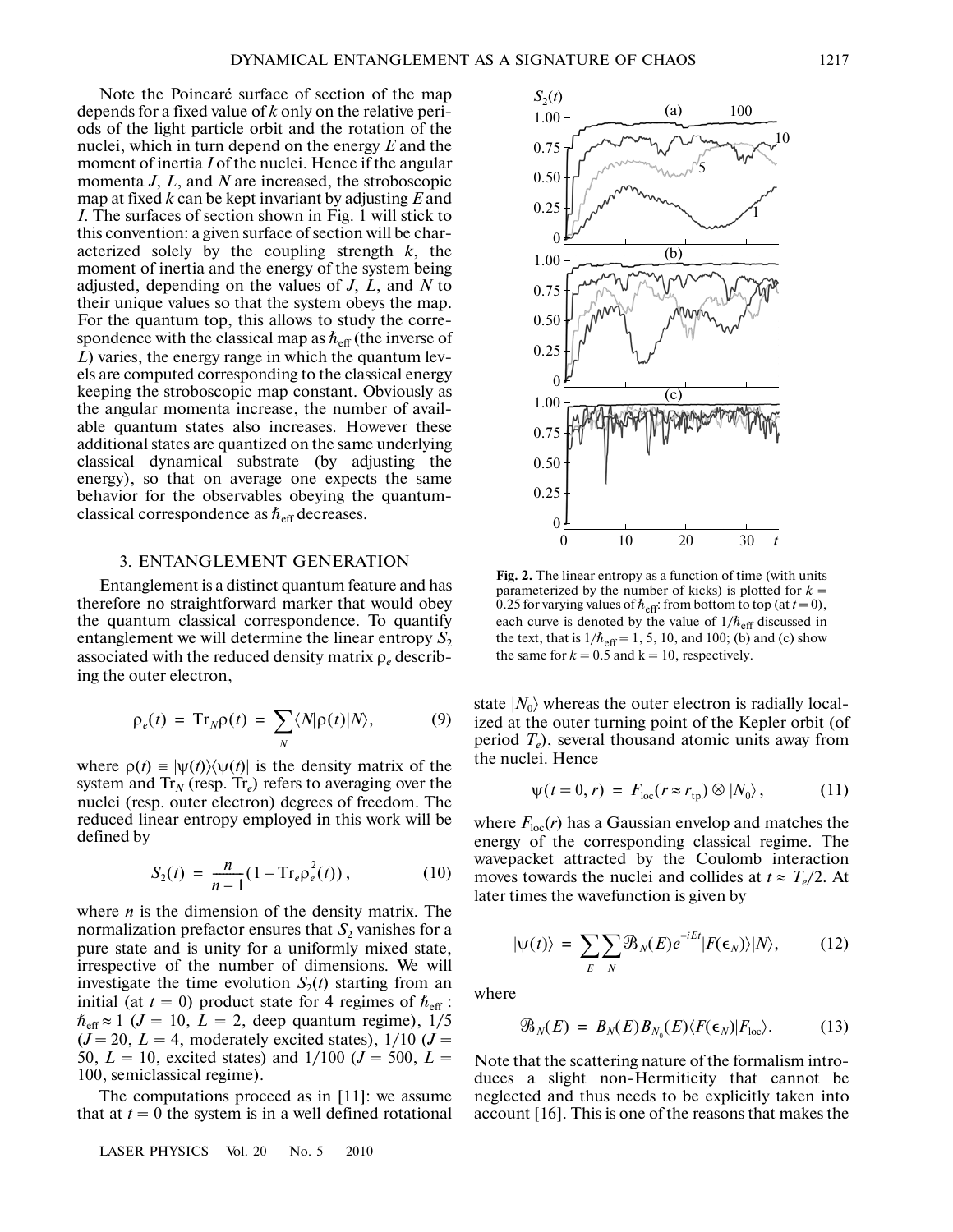

**Fig. 3.** The average linear entropy is given as a function of  $\hbar_{\mathrm{eff}}$  for the 4 values of  $k$  whose corresponding classical surfaces of section were shown in Fig. 1. From bottom to top  $k = 0.01, 0.25, 0.5,$  and 10. The lines connecting the dots are displayed only for visual convenience.

numerical computations very involved as  $\hbar_{\mathrm{eff}}$  decreases and the basis sizes depending on *n* increase.

Figure 2 shows the time evolution of the entangle ment for the 4 values of  $\hbar_{\text{eff}}$  mentioned above. The initial state  $|N_0\rangle$  lies on a ring centered on the *x* axis slightly behind the origin. Figure 2a presents the linear entropy  $S_2(t)$  for  $k = 0.25$ , each of the 4 curves corresponding to a different value of  $h_{\text{eff}}$ . The time is given as a function of the period of the central Kepler orbit, i.e., it reflects the number of kicks which is the same in all the cases, whereas the timescale (the period of the orbits), being proportional to an inverse power of  $h_{\text{eff}}$ , is of course different for each value of  $\hbar_{\textrm{eff}}$ .

Figures 2b and 2c show  $S_2(t)$  for  $k = 0.5$  and 10, respectively (the corresponding classical dynamical regimes are given by the surfaces of section of Fig. 1). The results for the lowest  $\hbar_{\text{eff}}$  values were given previously in [10, 11] (beware however of the different nor malization of the linear entropy employed in those works, since only the situation for a fixed value of  $\hbar_{\text{eff}}$ was considered); we discussed there the behavior of the entanglement generation when *k* varied, for a sin gle fixed value of  $\hbar_{\mathrm{eff}}$ . The focus here is on the variation of  $S_2(t)$  when  $\hbar_{\text{eff}} \longrightarrow 0$  but the classical regime is fixed. When the corresponding classical regime is regular (Figs. 2a, 2b) we see a dramatic increase in the entan glement rate: for the higher values of  $h_{\text{eff}}$  the linear entropy increases progressively after each kick, whereas for  $\hbar_{\text{eff}} \approx 1/100$  it takes only 2 or 3 kicks for  $S_2(t)$  to reach its maximal, significantly higher, value. This behavior was generally thought to be typical of classically chaotic corresponding systems. Note also that the smooth oscillations, clearly visible in the deep quantum regime ( $\hbar_{\text{eff}} \approx 1/2$  and 1/5), which are generally taken to be characteristic of a classically regular regime, disappear as  $\hbar_{\text{eff}} \longrightarrow 0$ . When the dynamical regime of the corresponding classical system is chaotic (Fig. 2c,  $k = 10$ ) the violent oscillations produced by a

single kick tend to disappear as  $\hbar_{\text{eff}} \longrightarrow 0$ . For  $\hbar_{\text{eff}} \approx$  $1/100 S<sub>2</sub>(t)$  reaches its saturation maximum after a single kick, and stays approximately constant. In the deep quantum regime, the low dimensionality of the Hil bert space  $(n = 3)$  allows recombinations in which one of the channels is depleted to occur periodically, giving rise to the dips visible in the  $\hbar_{\text{eff}} \approx 1/2$  curve.

## 4. ENTANGLEMENT OF THE EIGENSTATES

The eigenstates  $|\psi(E)\rangle$  of a Rydberg molecule are given by Eqs. (7)–(8) showing each  $|\psi(E)\rangle$  is a superposition of product states. We compare here the degree of entanglement of a bunch of eigenstates for a given value of *k* corresponding to the same classical dynam ics as  $\hbar_{\mathrm{eff}}$  varies. To do so, we compute the reduced linear entropy for each eigenstate, defined by

$$
S_2(E) = \frac{n}{n-1} (1 - \text{Tr}_e \rho_e^2(E)), \qquad (14)
$$

where  $\rho_e(E)$  is obtained similarly as in Eq. (9) by tracing out the nuclear degrees of freedom in the density matrix  $\rho(E) \equiv |\psi(E)\rangle \langle \psi(E)|$ . *S*<sub>2</sub>(*E*) ranges from 0 for a product state to 1 for an eigenstate having all the coef ficients of Eq. (8) equal. The average  $\langle S_2(E) \rangle$  is computed on an energy range over which the classical dynamics is constant; hence in the deep quantum regime, the average involves a limited number of states (less than 20) whereas for  $J = 500$  several hundred states are quantized within the same energy range.

Figure 3 shows  $\langle S_2(E) \rangle$  for 4 different values of *k* as  $\hbar_{\mathrm{eff}}$  is varied. The increase of the mean linear entropy as  $\hbar_{\text{eff}} \longrightarrow 0$  is spectacular: even for  $k = 0.01$  near the integrable limit, the eigenstates become significantly mixed as *J* and *L* increase. A better understanding is gained by looking at  $S_2(E)$  for individual states. This is done in Fig. 4. The left panel shows the linear entropy for  $k = 0.01$  when  $\hbar_{\text{eff}} \approx 1$  (Fig. 4a) and  $\hbar_{\text{eff}} \approx 1/100$ (Fig. 4b), each dot giving the value  $S_2(E)$  for an eigenstate. The right panel gives the same quantities but for  $k = 0.5$ . Both values of  $k$  correspond to classical regular regimes (Fig. 1).

For  $k = 0.01$  the classical map tends to conserve the value of *N* (the rings of the Poincaré surface of section are centered on the **N** axis). We see nevertheless that as  $h_{\text{eff}} \longrightarrow 0$  some eigenstates present a high degree of entanglement—actually intertwined series of a dou blet of states with higher entanglement than the rest are visible as *E* varies. This behavior, which is also apparent in the  $k = 0.025$  case (not shown here) can be explained by considering that quantization does not necessarily take place on the rings encircling the *N* axis. For instance a group of eigenstates tends to quan tize on rings encircling the fixed point on top of the *z* axis, hence with a spread in *N*. In the deep quantum regime this spread in *N* is contained within the area occupied by a single rotational eigenstate  $|N\rangle$  on the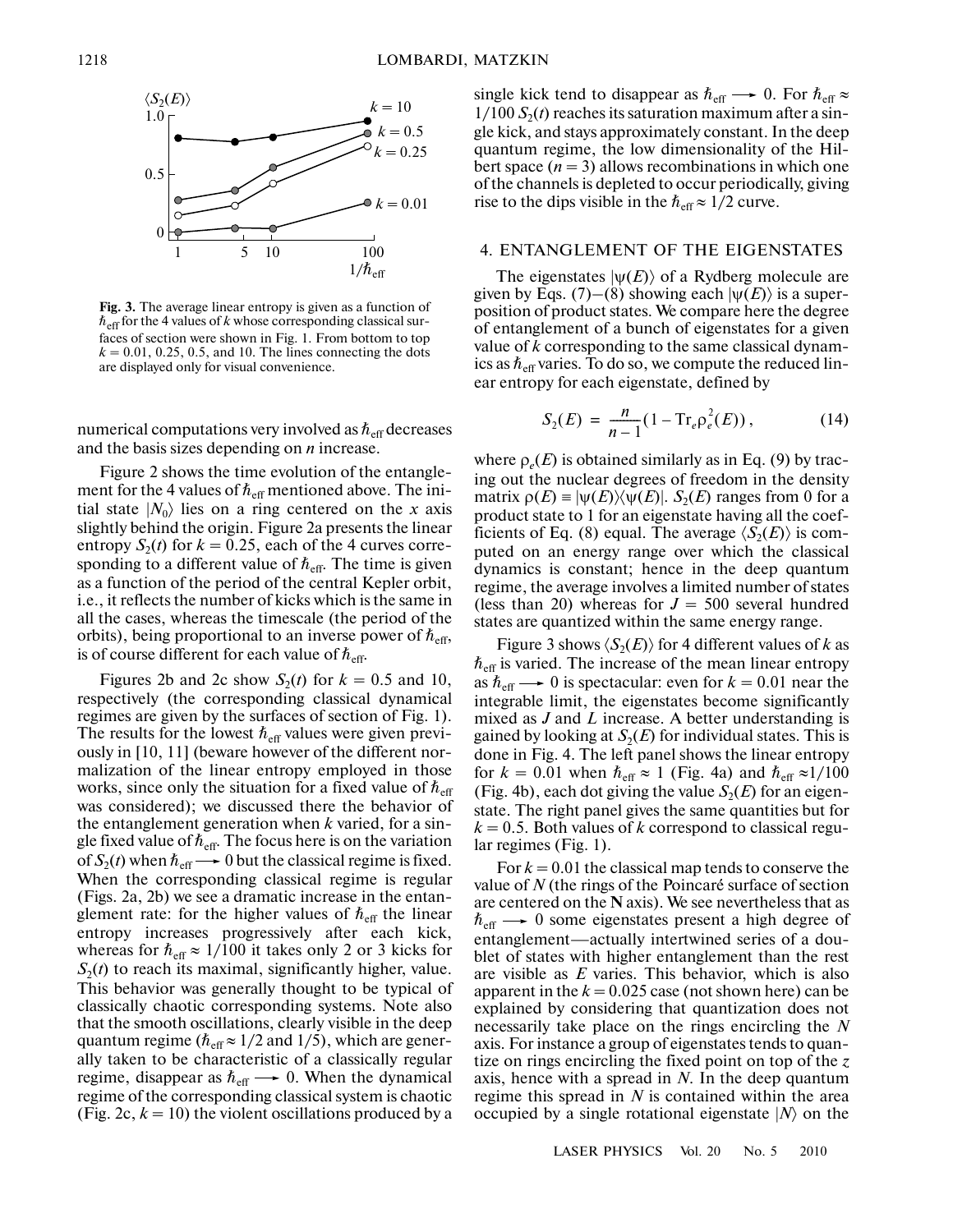

**Fig. 4.** The linear entropy for the individual eigenstates of the Hamiltonian over an energy range corresponding to constant clas sical dynamics. Each dot corresponds to an individual eigenstate. The energy is parameterized by ν(*E*) [see Eq. (6)]. (a, b) give  $S_2(E)$  for  $k = 0.01$ , for the case  $\vec{h}_{\text{eff}} \approx 1$  (a) and  $\approx 1/100$  (b). (c, d) give  $S_2(E)$  for  $k = 0.5$ , for the case  $\vec{h}_{\text{eff}} \approx 1$  (c) and  $\approx 1/100$  (d).

sphere; but as *J*, *L*, and *N* increase the relative width of a ring representing the single rotational state  $|N\rangle$  on the unit sphere decreases and an eigenstate quantized around the *z* axis will span an area overlapping with the area covered by several |*N*〉 states, and will therefore present a high degree of entanglement. For  $k = 0.5$ most of the points on the surface of section tend to induce classical dynamics that change the value of *N*. Hence even in the deep quantum regime individual eigenstates will present a varying degree of entangle ment and as  $\hbar_{\text{eff}} \longrightarrow 0$  these eigenstates will spread over a higher number of rotational states |*N*〉. Indeed the linear entropy, which shows important variations among the individual states in Fig. 4c tends to accu mulate near its maximal value for  $\hbar_{\text{eff}} \approx 1/100$ (Fig. 4d).

#### 5. DISCUSSION AND CONCLUSION

We have determined the entanglement dynamics for varying values of  $\hbar_{\text{eff}}$  of a typical Rydberg molecule, i.e., a modified kicked top whose classical correspond ing system displays classically regular or chaotic regimes depending on the coupling constant *k* between the angular momenta. The present findings confirm that entanglement can be as effective when the corresponding classical dynamics is regular than when the regime is classically chaotic. Moreover, even when there is a difference in the entangling power, this difference tends to decrease as  $\hbar_{\text{eff}} \longrightarrow 0$  (compare in Figs. 2a and 2c the  $\hbar_{\text{eff}} \approx 1/100$  curves with the  $\hbar_{\text{eff}} \approx 1$ ones). This is a consequence of the fact that for a given value of *k*, the entanglement rate increases as  $h_{\text{eff}}$ 

decreases. A partial explanation for this behavior was given in Section 4: as the dimensionality of the Hilbert space increases, the states tend to quantize over a greater number of channels; put differently, an equiv alent kick strength will send the incoming wave over a significantly higher number of states |*N*〉, creating more entanglement. This effect is expected to be stronger when the corresponding classical dynamics is regular, since the probability distribution moves smoothly on the sphere; as  $\hbar_{\mathrm{eff}}$  decreases, this distribution lies in the same region on the sphere but overlaps with a greater number of |*N*〉 states (recall that each |*N*〉 state occupies a ring around the *x* axis whose width is proportional to  $\hbar_{\text{eff}}$ ). Instead when the map is chaotic, different bits of the distribution tend to appear ran domly on the sphere, so that the overlap with the num ber of |*N*〉 states (normalized relative to the total num ber of available states) will not increase significantly as  $\hbar_{\mathrm{eff}}$  varies.

The second important conclusion one can draw from the present results concerns the issue of a specific signature of chaos in the entanglement properties. While it is indisputable that, provided the mechanism that creates chaos in the classical system is the same that the one that creates entanglement in the quantum one, a chaotic map will generically induce a high entangling power, it is doubtful that a universal signa ture of chaos can be found in the generation of entan glement. The oscillations in  $S_2(t)$  that have sometimes [13, 14] been associated with a classically regular regime are in fact the visible result of partial revivals in low dimensional Hilbert spaces. As the dimensionality of the Hilbert space increases, which is indeed the case